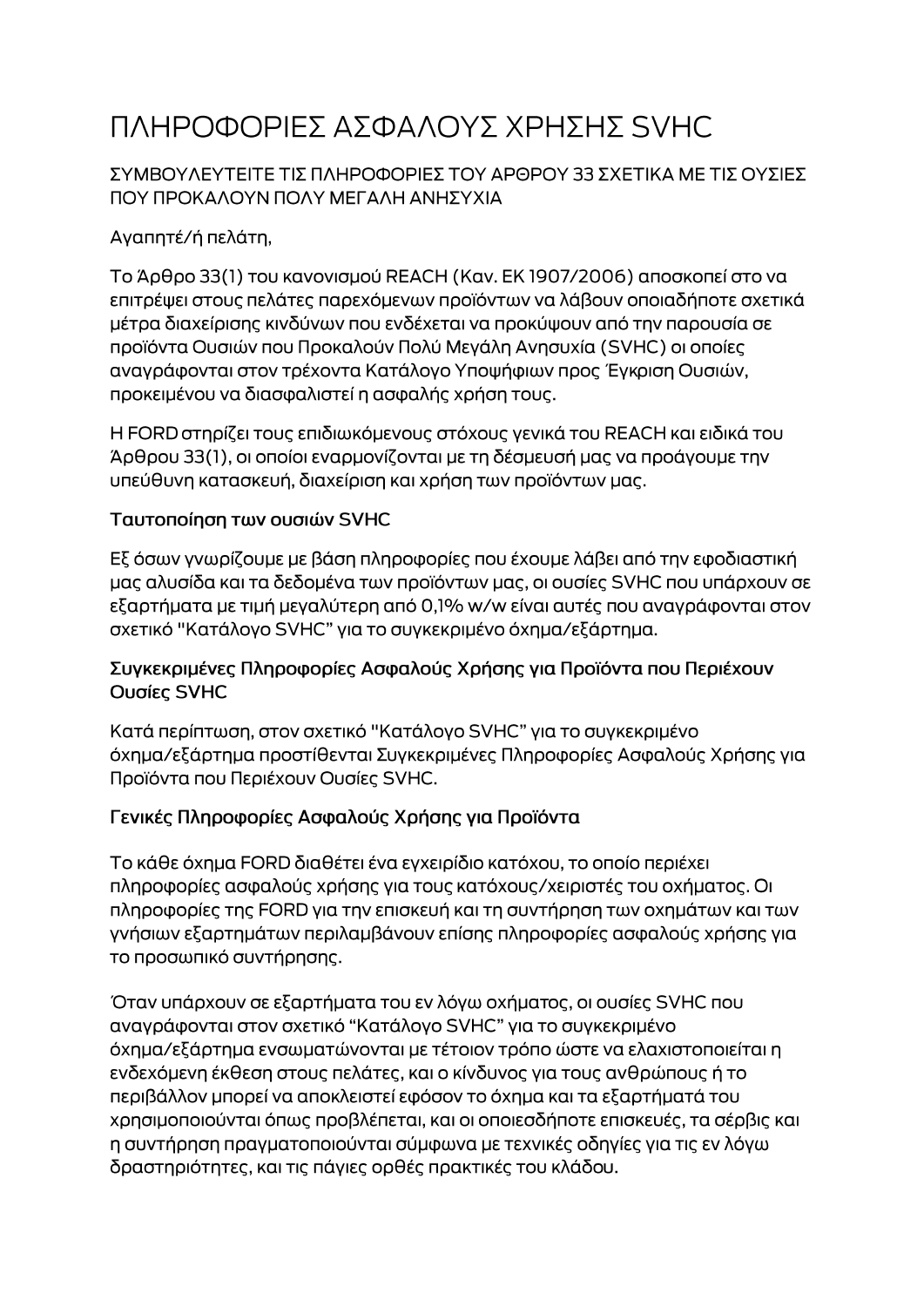Ένα όχημα που βρίσκεται στο τέλος του κύκλου ζωής του πρέπει να απορρίπτεται νόμιμα στην Ευρωπαϊκή Ένωση σε Εξουσιοδοτημένη Εγκατάσταση Επεξεργασίας (ΑΤΕ). Τα εξαρτήματα του οχήματος πρέπει να απορρίπτονται σύμφωνα με την κατά τόπο ισχύουσα νομοθεσία και τις οδηγίες της τοπικής αρχής.

# Moντέλο: Ford Galaxy & Ford S-MAX

Κατάλογος SVHC βασισμένος στον κατάλογο υποψήφιων ουσιών του Ευρωπαϊκού Οργανισμού Χημικών Προϊόντων την 1η Ιανουαρίου 2022

# Συγκεκριμένες Πληροφορίες Ασφαλούς Χρήσης για Προϊόντα που Περιέχουν Ουσίες SVHC

Δεν απαιτούνται συγκεκριμένες πληροφορίες ασφαλούς χρήσης – εφαρμόστε τις Γενικές Πληροφορίες Ασφαλούς Χρήσης για Προϊόντα

| <b>Commodity</b>                                                        | <b>REACH SVHCs</b>                     |
|-------------------------------------------------------------------------|----------------------------------------|
| <b>A/C Compressor</b>                                                   | Diboron-trioxide[1303-86-2]            |
|                                                                         | Lead[7439-92-1]                        |
|                                                                         | Silicic acid, lead salt[11120-22-2]    |
| A/C Lines, Receiver Drier and                                           | Lead[7439-92-1]                        |
| <b>Accumulator</b>                                                      |                                        |
| <b>ABS/ESC Module</b>                                                   | Imidazolidine-2-thione[96-45-7]        |
|                                                                         | Lead[7439-92-1]                        |
| <b>Accessories</b>                                                      | 1,2-Dimethoxyethane[110-71-4]          |
|                                                                         | 4,4'-Isopropylidenediphenol[80-05-7]   |
|                                                                         | C,C'-azodi(formamide)[123-77-3]        |
|                                                                         | Lead[7439-92-1]                        |
| <b>Active and Air Suspension</b>                                        | Lead[7439-92-1]                        |
| <b>Active Grille Shutter</b>                                            | Lead[7439-92-1]                        |
| <b>Adaptive Cruise Control</b>                                          | Lead[7439-92-1]                        |
| Air Bag Module- Pass Side                                               | Refractory ceramic fibres[142844-00-6] |
| <b>Air Brakes</b>                                                       | Lead[7439-92-1]                        |
| <b>AIS - High Pressure Ducts</b>                                        | Lead[7439-92-1]                        |
| <b>Alternator</b>                                                       | Lead[7439-92-1]                        |
| Antenna                                                                 | Lead[7439-92-1]                        |
|                                                                         | Tris(nonylphenyl)phosphite[26523-78-4] |
| <b>Appliques (Pillar, Decklid,</b><br>Roof)                             | Lead[7439-92-1]                        |
| <b>Audio and Navigation Head</b><br><b>Units</b>                        | Lead[7439-92-1]                        |
| <b>Axle</b>                                                             | Lead[7439-92-1]                        |
| <b>Battery</b>                                                          | Lead[7439-92-1]                        |
| <b>Body Moldings - Roof Rack</b>                                        | Lead[7439-92-1]                        |
| <b>Body Side InteriorTrim (Hard</b><br>Trim)                            | C,C'-azodi(formamide)[123-77-3]        |
|                                                                         | Lead[7439-92-1]                        |
| <b>Body Structure -</b><br><b>Decklid/Liftgate (incl</b><br>Hinge/Supt) | Lead[7439-92-1]                        |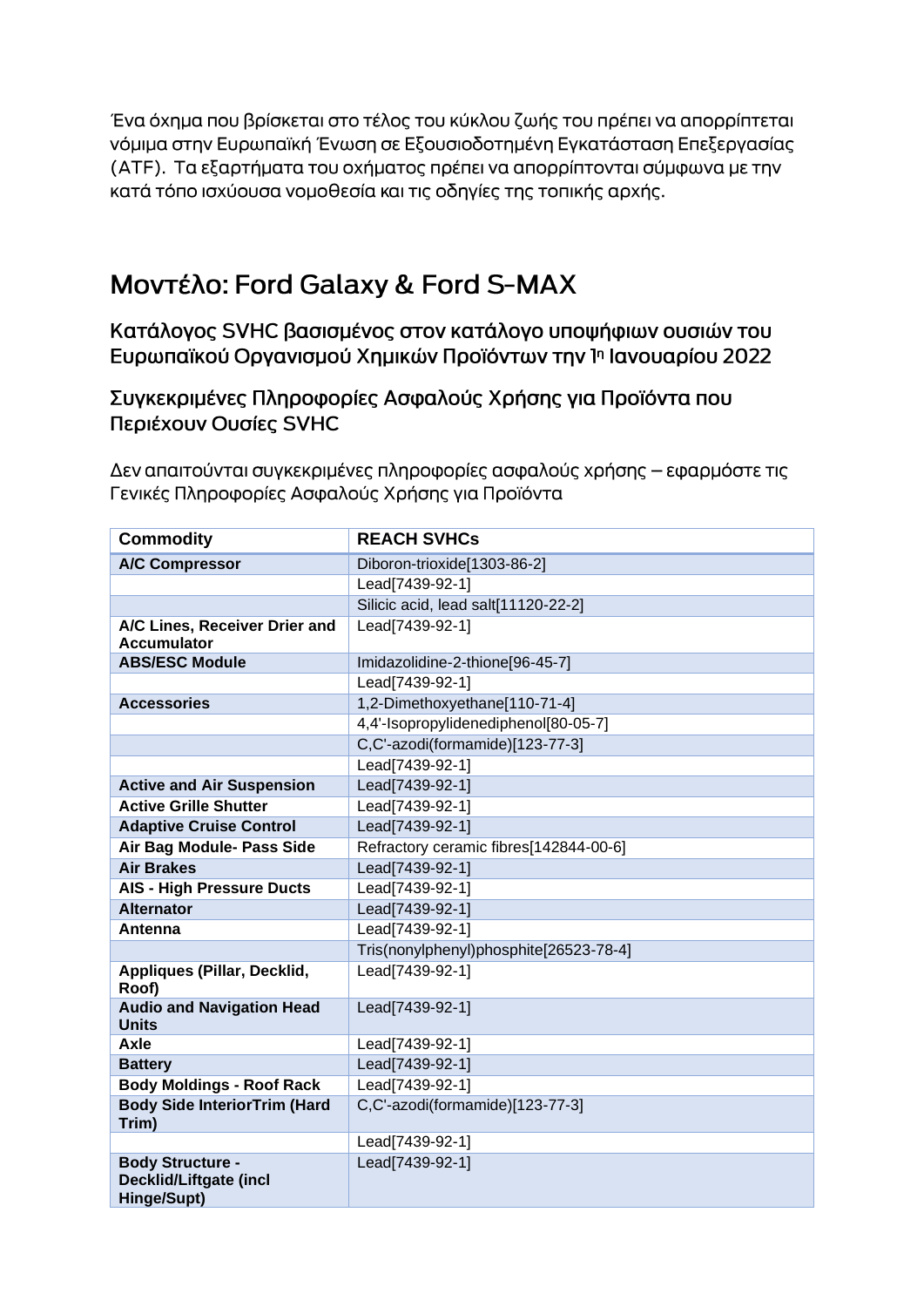| Body Structure - Floor Pan -<br><b>Front Floor and Side Sill</b> | Diboron-trioxide[1303-86-2]                                 |
|------------------------------------------------------------------|-------------------------------------------------------------|
| <b>Body Structure - Pick-up Box</b>                              | Lead[7439-92-1]                                             |
| (incl Tailgate/Hinge)                                            |                                                             |
| Bodyside, Wheel Arch,                                            | 2-(2H-Benzotriazol-2-yl)-4,6-ditertpentylphenol[25973-55-1] |
| <b>Rocker Moldings</b>                                           |                                                             |
|                                                                  | C,C'-azodi(formamide)[123-77-3]                             |
| <b>Brake Actuation</b>                                           | Lead[7439-92-1]                                             |
| <b>Brake Tubes and Hoses</b>                                     | Lead[7439-92-1]                                             |
| <b>Brakes - Caliper &amp; Anchor</b>                             | Lead[7439-92-1]                                             |
| <b>Brkt Assy (Front, Rear)</b>                                   |                                                             |
|                                                                  | Tris(nonylphenyl)phosphite[26523-78-4]                      |
| <b>Bulk Materials (PMT100)</b>                                   | C,C'-azodi(formamide)[123-77-3]                             |
| <b>CHMSL</b>                                                     | Silicic acid, lead salt[11120-22-2]                         |
| <b>Clutch / DMF (Dual Mass)</b><br>Flywheel)                     | Lead[7439-92-1]                                             |
| <b>Combined Sensing Module</b>                                   | 1,2-Dimethoxyethane[110-71-4]                               |
|                                                                  | Lead[7439-92-1]                                             |
| <b>Console Floor/Rear</b>                                        | C,C'-azodi(formamide)[123-77-3]                             |
| <b>Control Arm and Bushing</b>                                   | Lead[7439-92-1]                                             |
| <b>Assembly</b>                                                  |                                                             |
| <b>Cooling Fans</b>                                              | Lead[7439-92-1]                                             |
| <b>Cooling Hoses &amp; Bottles</b>                               | Lead[7439-92-1]                                             |
| Driveshaft(s)                                                    | 6,6'-Di-tert-butyl-2,2'-methylenedi-p-cresol[119-47-1]      |
|                                                                  | Lead[7439-92-1]                                             |
| <b>EDS Wiring Assembly &amp;</b>                                 | 4,4'-Isopropylidenediphenol[80-05-7]                        |
| <b>Components</b>                                                | Hexahydromethylphthalic-anhydride[25550-51-0]               |
|                                                                  | Lead[7439-92-1]                                             |
| <b>Electro/Mechanical Devices</b>                                | 4,4'-Isopropylidenediphenol[80-05-7]                        |
|                                                                  | Lead[7439-92-1]                                             |
| <b>Electronic Control Panel and</b>                              | Lead[7439-92-1]                                             |
| <b>CCH</b>                                                       |                                                             |
| <b>Electronic Modules - Door</b><br>Zone                         | Lead[7439-92-1]                                             |
| <b>Electronic Modules -</b>                                      | Lead[7439-92-1]                                             |
| Headlamp<br><b>Electronic Modules - Power</b>                    |                                                             |
| <b>Decklid/Liftgate (PLG)</b>                                    | Lead[7439-92-1]                                             |
| <b>Electronic Modules - Seat</b>                                 | 2-Methylimidazole[693-98-1]                                 |
| <b>Control</b>                                                   |                                                             |
|                                                                  | Lead[7439-92-1]                                             |
| <b>Electronic Modules -</b><br><b>Suspension</b>                 | Lead[7439-92-1]                                             |
| <b>Electronic Modules - SYNC</b>                                 | 2-Methylimidazole[693-98-1]                                 |
|                                                                  | Lead[7439-92-1]                                             |
| <b>Engine Water Pumps</b>                                        | Lead[7439-92-1]                                             |
| <b>Evaporator and Blower</b>                                     | 2-Methylimidazole[693-98-1]                                 |
| <b>Assemby (HVAC Module)</b>                                     |                                                             |
|                                                                  | 6,6'-Di-tert-butyl-2,2'-methylenedi-p-cresol[119-47-1]      |
|                                                                  | Lead[7439-92-1]                                             |
| <b>FEAD</b>                                                      | Lead[7439-92-1]                                             |
| <b>Fixed Glass</b>                                               | Lead[7439-92-1]                                             |
| <b>Fixed Glass Roof</b>                                          | Lead[7439-92-1]                                             |
| <b>Front / Rear Door Trim</b>                                    | C,C'-azodi(formamide)[123-77-3]                             |
| <b>Fuel Door</b>                                                 | Imidazolidine-2-thione[96-45-7]                             |
|                                                                  | Lead[7439-92-1]                                             |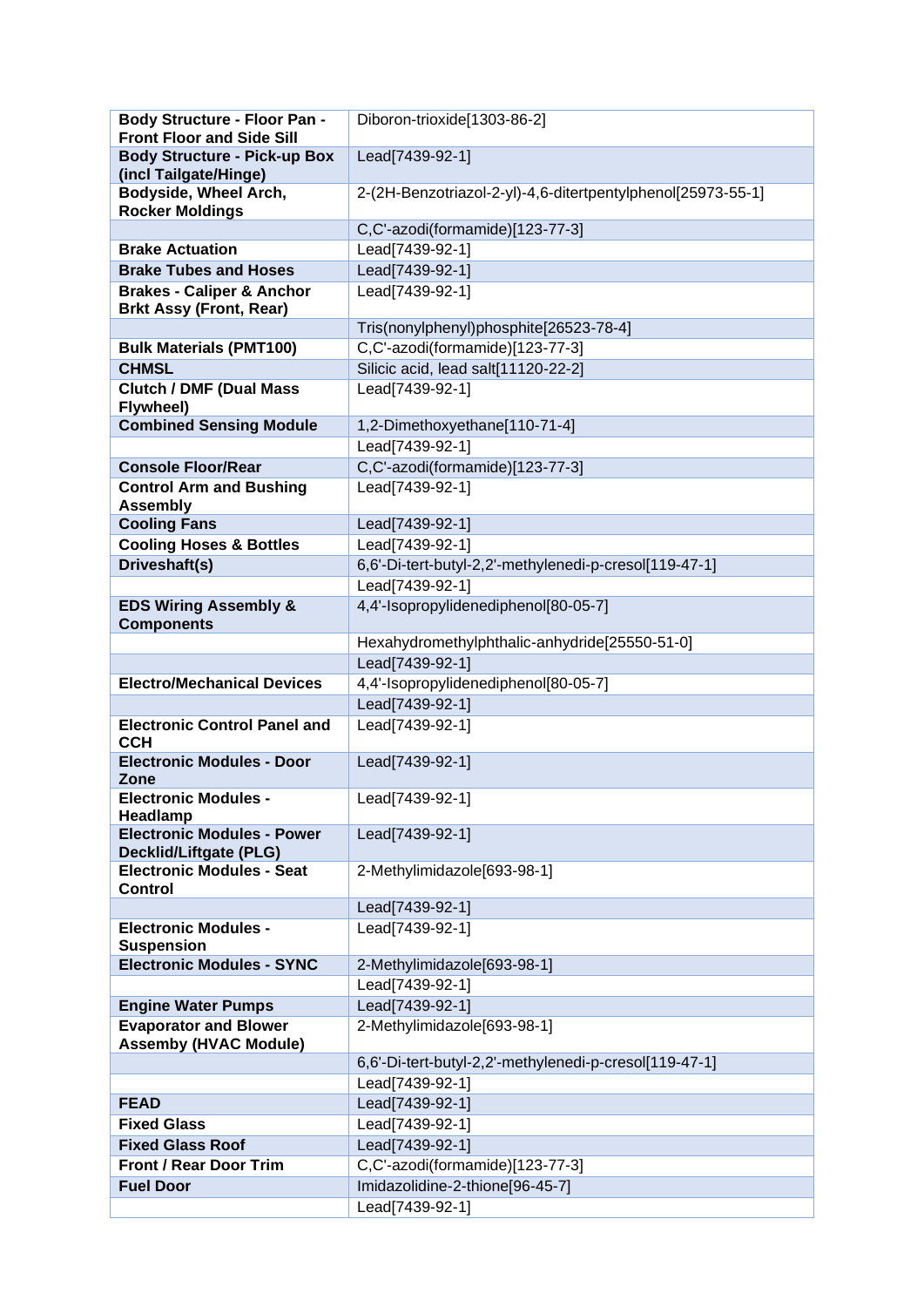| <b>Fuel Lines</b>                                             | Lead[7439-92-1]                                                                       |
|---------------------------------------------------------------|---------------------------------------------------------------------------------------|
| <b>Fuel Tanks</b>                                             | Lead[7439-92-1]                                                                       |
| <b>GOR and Radiator Support</b>                               | Lead[7439-92-1]                                                                       |
| Half Shaft(s)                                                 | Lead[7439-92-1]                                                                       |
|                                                               | Sodium borate, decahydrate[1303-96-4]                                                 |
| <b>Headlamp / Side Marker</b>                                 | Lead[7439-92-1]                                                                       |
| <b>Headliner / Sunvisor</b>                                   | C,C'-azodi(formamide)[123-77-3]                                                       |
| <b>I/S Mirror</b>                                             | Lead[7439-92-1]                                                                       |
| <b>Instrument Cluster</b>                                     | Boric acid[10043-35-3]                                                                |
|                                                               | Lead[7439-92-1]                                                                       |
| <b>Interior Lighting</b>                                      | Lead[7439-92-1]                                                                       |
| <b>IP Finish Panels/Registers</b>                             | Lead[7439-92-1]                                                                       |
| <b>Knuckle (Front, Rear)</b>                                  | Lead[7439-92-1]                                                                       |
| Latches - Hood, Decklid and<br><b>Liftgate Latches</b>        | Lead[7439-92-1]                                                                       |
|                                                               | Octamethylcyclotetrasiloxane[556-67-2]                                                |
| <b>Latches - Side Door/Latch</b><br><b>Mini Module</b>        | 6,6'-Di-tert-butyl-2,2'-methylenedi-p-cresol[119-47-1]                                |
|                                                               | Lead[7439-92-1]                                                                       |
| <b>Locks</b>                                                  | Lead[7439-92-1]                                                                       |
| <b>Luggage and Interior Cargo</b><br><b>Management/Covers</b> | Lead[7439-92-1]                                                                       |
| <b>Mirrors</b>                                                | Lead[7439-92-1]                                                                       |
| <b>Moonroof</b>                                               | C,C'-azodi(formamide)[123-77-3]                                                       |
|                                                               | Lead[7439-92-1]                                                                       |
| <b>Overhead Console</b>                                       | 4,4'-Isopropylidenediphenol[80-05-7]                                                  |
|                                                               | Lead[7439-92-1]                                                                       |
|                                                               | Silicic acid, lead salt[11120-22-2]                                                   |
| <b>Park Assist</b>                                            | 2-Benzyl-2-dimethylamino-4-morpholinobutyrophenone[119313-<br>$12 - 1$                |
|                                                               | Lead[7439-92-1]                                                                       |
| <b>Pedal Box</b>                                              | Lead[7439-92-1]                                                                       |
| <b>Pedestrian Alert System</b><br>(PAS)                       | Lead[7439-92-1]                                                                       |
|                                                               | N,N-Dimethylacetamide[127-19-5]                                                       |
| <b>Plastic Bumpers and Fascias</b>                            | C,C'-azodi(formamide)[123-77-3]                                                       |
|                                                               | Lead[7439-92-1]                                                                       |
| <b>Powertrain Control Module</b><br>(PCM/EEC/ECM)             | 4,4'-Isopropylidenediphenol[80-05-7]                                                  |
|                                                               | Lead[7439-92-1]                                                                       |
| <b>PT Mounts</b>                                              | Lead[7439-92-1]                                                                       |
| <b>PT Sensors</b>                                             | Lead[7439-92-1]                                                                       |
| PTU (FWD)                                                     | Lead[7439-92-1]                                                                       |
| <b>Rain and Daylight Sensor</b>                               | 1,3,5-Tris(oxiranylmethyl)-1,3,5-triazine-2,4,6(1H,3H,5H)-<br>trione[2451-62-9]       |
| <b>Receiver Assembly/CD</b><br>(Radio)                        | 4,4'-Isopropylidenediphenol[80-05-7]                                                  |
| <b>Restraint Electronics</b>                                  | Silicic acid, lead salt[11120-22-2]                                                   |
| <b>Sealing - Door Dynamic Seals</b>                           | 1,2-Benzenedicarboxylic acid, mixed decyl and hexyl and octyl<br>diesters[68648-93-1] |
| <b>Sealing - Glass Runs and Belt</b>                          | 1,2-Benzenedicarboxylic acid, mixed decyl and hexyl and octyl                         |
| <b>Moldings</b><br><b>Seat Belts (Front and Rear)</b>         | diesters[68648-93-1]<br>6,6'-Di-tert-butyl-2,2'-methylenedi-p-cresol[119-47-1]        |
|                                                               | Boric acid[10043-35-3]                                                                |
|                                                               | Lead[7439-92-1]                                                                       |
| Seats - Foam - Cut and Sew                                    | C,C'-azodi(formamide)[123-77-3]                                                       |
|                                                               |                                                                                       |